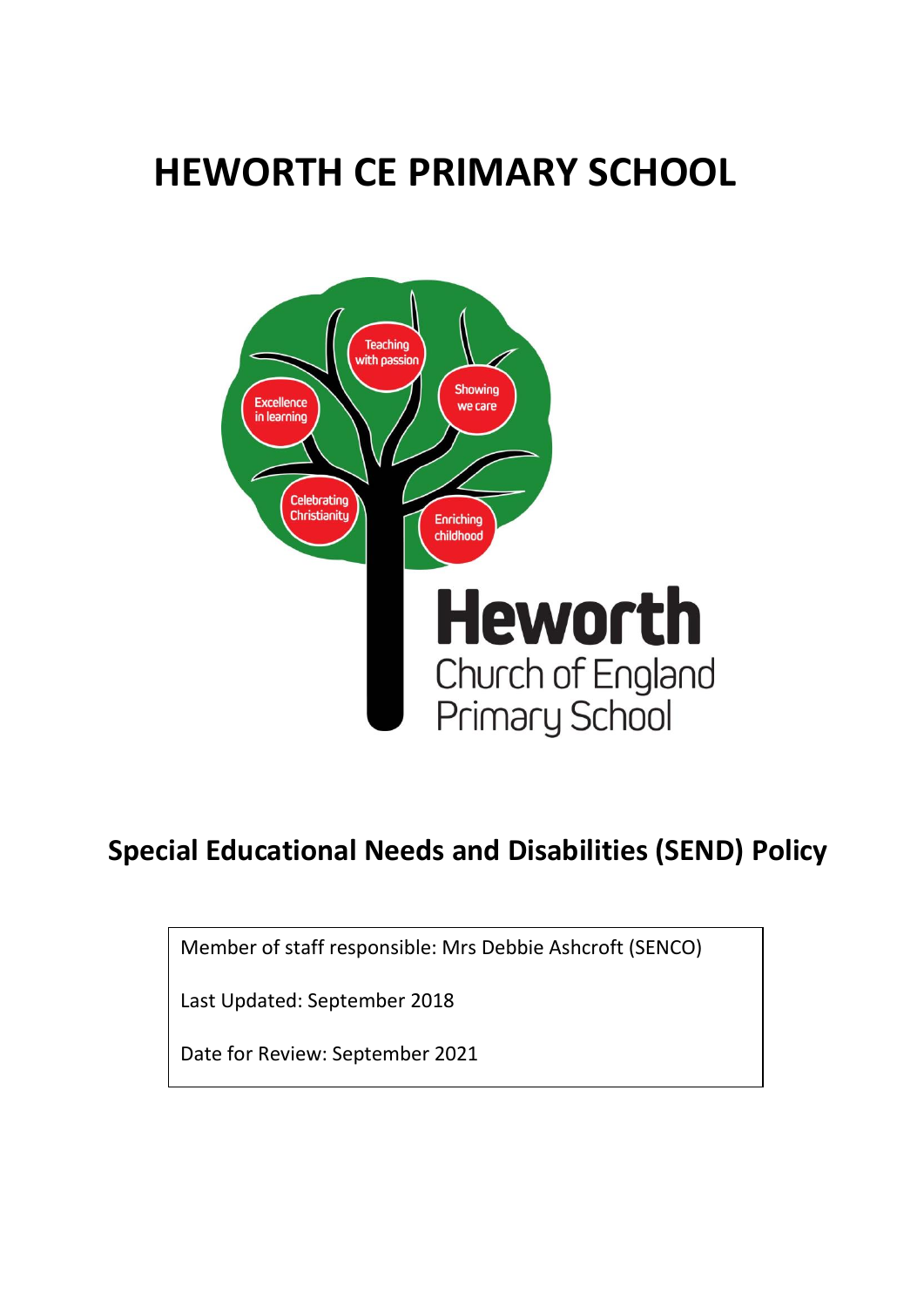#### **Introduction:**

This policy has been reviewed and updated in line with the Special Educational Needs and Disability Code of Practice 0-25, 2015. At Heworth Primary School, all children have access to a broad and balanced curriculum. The National Curriculum is our starting point for planning that meets the specific needs of individuals and groups of children. Class teachers are responsible and accountable for the progress for and development of the pupils in their class, including where pupils access support from teaching assistants or specialist staff.

Heworth CE Primary School welcomes all children and is committed to meeting the special educational needs of pupils and ensuring that they make progress. As a Christian School we recognize that we are all children of God; special and unique in our own ways. Our core aim is to **'help each child to flourish'**. Through our Christian values of **forgiveness, trust, compassion** and **endurance** we strive to provide a rich learning environment for all pupils whatever their needs. We recognise the diversity of the children in our care and take account of the requirement to make provision for them. We support these children and encourage them to participate in all aspects of school life.

#### **At Heworth Primary School, our aims for children are:**

- To be engaged in a rounded education that supports academic achievement, whilst also developing the skills, knowledge and qualities needed to flourish in life, learning and work.
- To develop secure foundations in reading, writing and maths
- To be responsible, respectful and caring—learning together in a happy and supportive environment
- To be inspired through an enriched, broad and balanced curriculum that is fun, invigorating, challenging and meaningful
- To understand about the uniqueness and diversity of communities, faiths and cultures locally, nationally and internationally
- To develop confidence, resilience and enjoy secure emotional wellbeing.

### **Definition of SEND:**

Children with SEND are seen as having a learning difficulty or disability which calls for special educational provision to be made for them. A child of compulsory school age or a young person has a learning difficulty or disability if they:

- a) Have a significantly greater difficulty in learning than the majority of others of the same age; or
- b) Have a disability which prevents or hinders them from making use of educational facilities of a kind generally provided for others of the same age in mainstream schools

*(Code of Practice July 2014 section 1.8)*

A child with special needs may need extra or different help at school or home because of physical difficulties, problems with thinking and understanding, emotional and behavioural issues or a combination of these.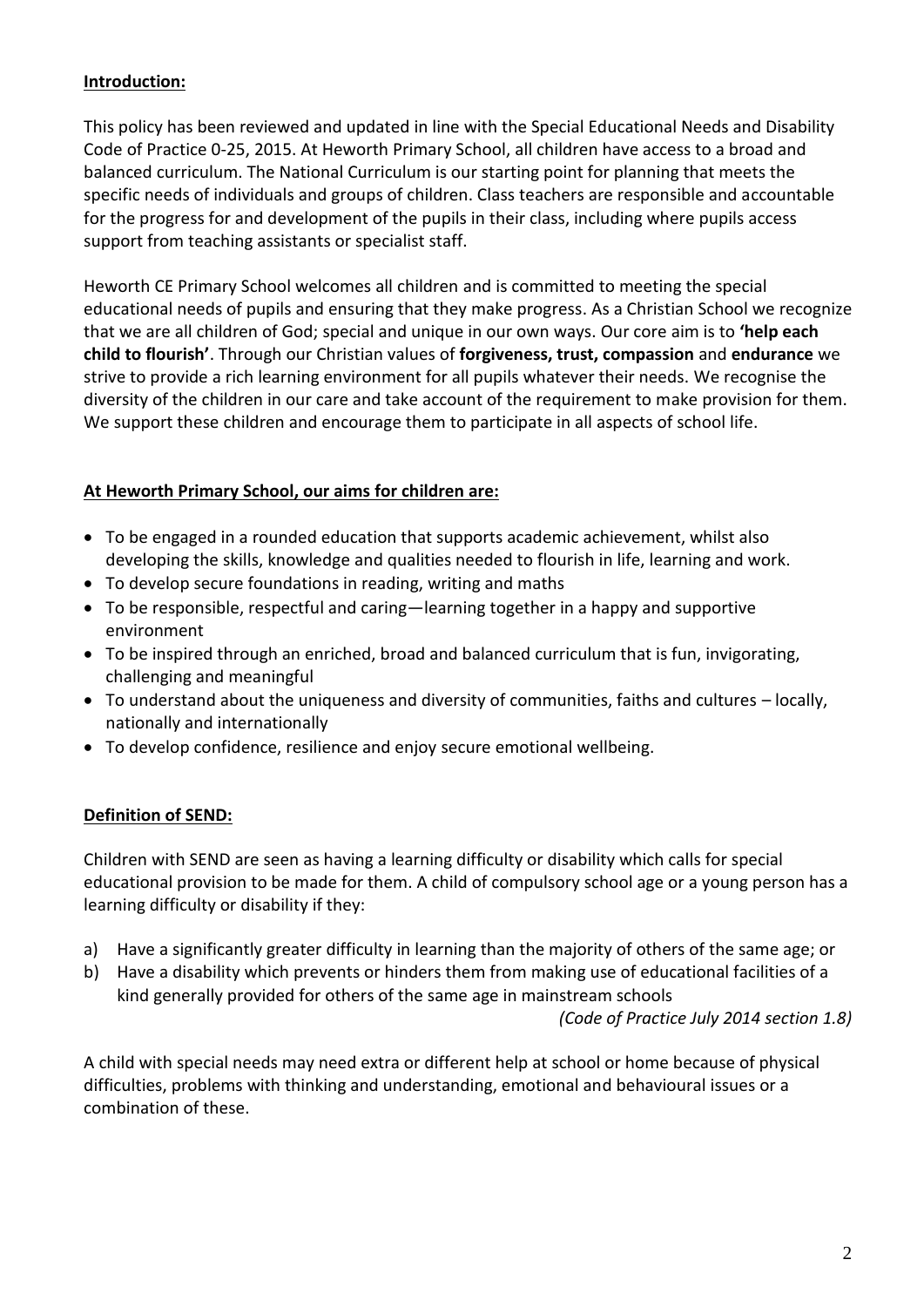#### **Identification of Children with SEN:**

The identification of SEN is built into our overall approach to monitoring the progress and development of all pupils. We recognise the benefits associated with early identification and making effective provision. For some children, SEN can be identified at an early age. However, for other children and young people difficulties become evident only as they develop. All those who work with children and young people should be alert to emerging difficulties and respond early. In particular, parents know their children best and it is important that all professionals listen and understand when parents express concerns about their child's development. A pupil has SEN where their learning difficulty or disability calls for special educational provision, that is provision different from or additional to that normally available to pupils of the same age.

Children with a special educational need will be placed on the school's register for special needs, at band 1 to 6. We use the City of York 'Banding Thresholds' which describe good practice and examples of provision across all areas of need. These are explained more fully here:-

**Band 0** - Needs are well met through appropriate differentiation of the task, outcome and teaching style in a mainstream classroom.

**Band 1** - Identified needs which are highlighted to all staff with advice on support strategies provided and monitored by SENCO/LT.

**Band 2** – This is the second step on the school's SEN register. It encompasses the provision listed above, but school would also involve the advice and possible support from an outside professional such as a speech and language therapist or educational psychologist. A child at band two might have a 'My Support Plan' (MSP) written by school with input from the pupil, his/her family and all those working with the pupil. A pupil may have support from an additional adult in school, up to 15 hours per week. If a successful request is made for the pupil to move to an enhanced resource provision (for speech and language or dyslexia), they will be placed at 2b.

**Band 3** – This is the third step and involves the provision listed above. In addition, the school will have identified that the pupil requires more than 15 hours of adult support per week and will make a request to the local authority for an education, health and care plan (EHCP, via a My Support Plan (MSP). The EHCP will specify an amount of funding available to the pupil.

**Band 4** – This fourth step is for a child with an EHCP whose level of funding from the local authority is more than that provided at a band 3. This pupil will need a high level of support.

**Band 5** - This fifth step is where a child would be if they hold a place in a special school. **Band 6** - This sixth step is for a pupil who is educated at specialist provision outside the local authority in which they live.

# **Aims & Objectives**

The aims and objectives of this policy are:

- To ensure needs are identified at the earliest point and effective provision is made.
- To ensure that the identification of SEN is built into our approach to monitoring progress and development of all pupils.
- To ensure that the fundamental principles of the SEND COP 0-25 2015 are fully implemented throughout the school, taking into account:
	- The views, wishes and feelings of the child or young person, and the child's parents
	- The importance of the child or young person, and the child's parents, participating as fully as possible in decisions, and being provided with the information and support necessary to enable participation in those decisions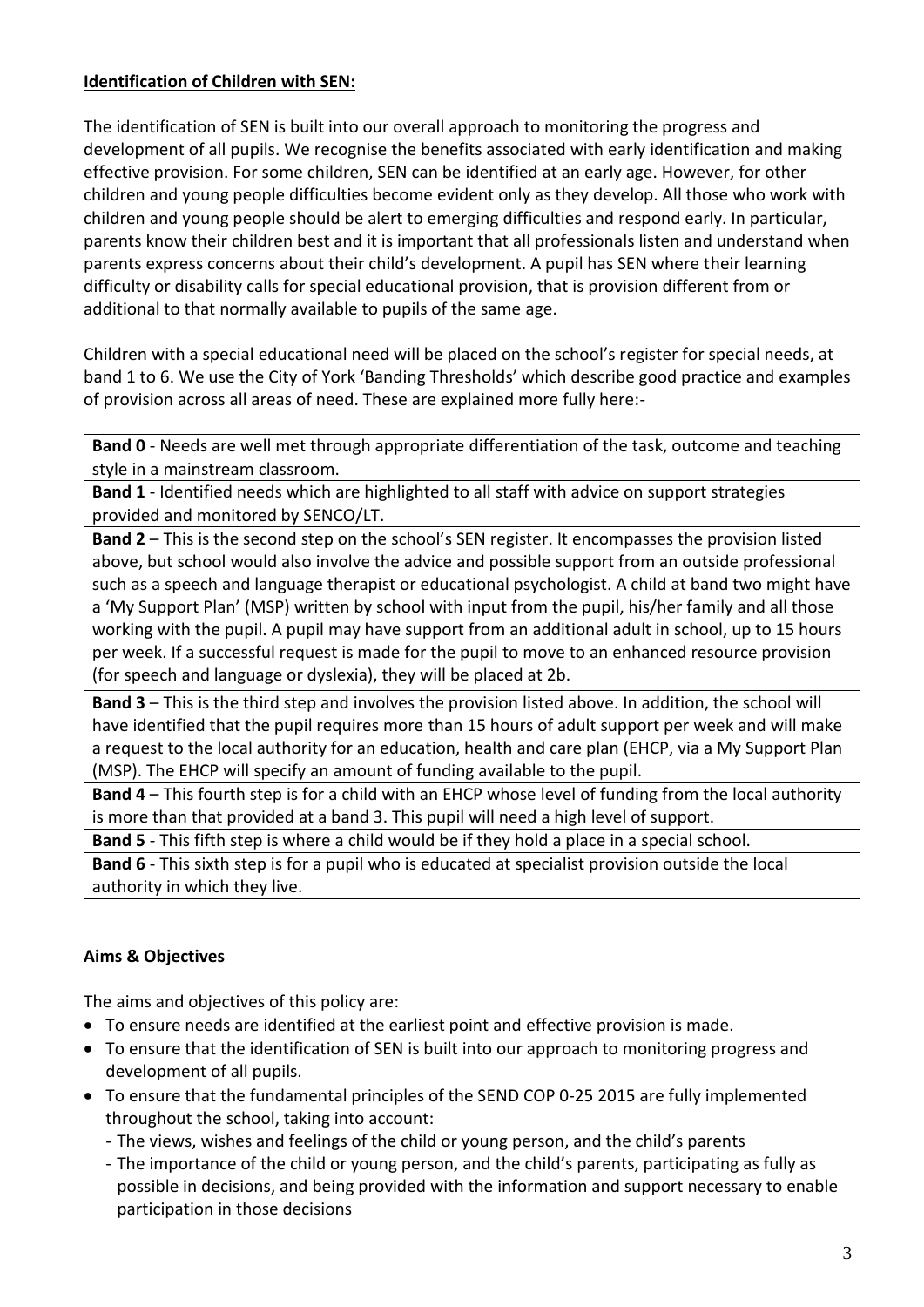- The need to support the child or young person, and the child's parents, in order to facilitate the development of the child or young person and to help them achieve the best possible educational and other outcomes, preparing them effectively for adulthood
- To ensure that the school complies with: the Children and Families Act 2014; The Equality Act 2010; The Special Educational Needs and Disability Regulations 2014; the SEN and Disabilities Act and the Special Educational and Disability code of practice 0-25 years 2015
- To provide effective provision to enable pupils with significant needs, including those with Education Health and Care Plans (EHCP), to access the curriculum at their level and make maximum progress during their time at Heworth.

# **Roles & Responsibilities – Who will do what?**

The School will:

- Track progress through pupil progress meetings and share concerns with parents to facilitate early identification of pupils with SEND, taking into account what is expected for a child at that stage of development
- Ensure the needs of all pupils are being met effectively through personalised learning and by using the Assess, Plan, Do, Review Cycle
- Listen to the viewpoints of pupils (where appropriate) and parents and involve them in decision making at all levels
- Provide Continuing Professional Development (CPD) opportunities for all staff to enable an improvement in provision for pupils with SEND
- Work closely with the Local Authority and other Outside Agencies including Educational Psychologist (EP), Child and Adolescent Mental Health Services (CAMHS), Specialist Teachers and Therapists.

The Class Teacher will:

- Regularly assess children using school procedures, in order to identify gaps in learning and track progress
- Be alert to emerging difficulties and respond early
- Plan differentiated whole class lessons taking account of needs and areas of weakness, including those of pupils working below National Curriculum standards
- Be fully accountable for Pupil Progress through Pupil Progress Meetings and Teacher Appraisal
- Provide guidance for intervention groups, taking responsibility for outcomes and complete pre/post intervention assessments to inform future planning
- Keep records of additional and different provision and interventions
- Work closely with support staff including teaching assistants in order to link support and interventions to class teaching
- Take into account advice provided by the SENCO or other outside agencies in developing resources, teaching strategies or approaches
- Where relevant, review and update Individual Education Plans (IEP) or Individual Behaviour Plans (IBP) at least once a term and meet with parents and pupils to decide outcomes
- Provide information for EHCP or MSP Review meetings.

Teaching Assistants will:

- Support the delivery of high quality, differentiated teaching in the classroom, working in partnership with the class teacher
- Actively promote the development of independent learning skills and resilience.
- Deliver interventions under the guidance of the class teacher or SENCO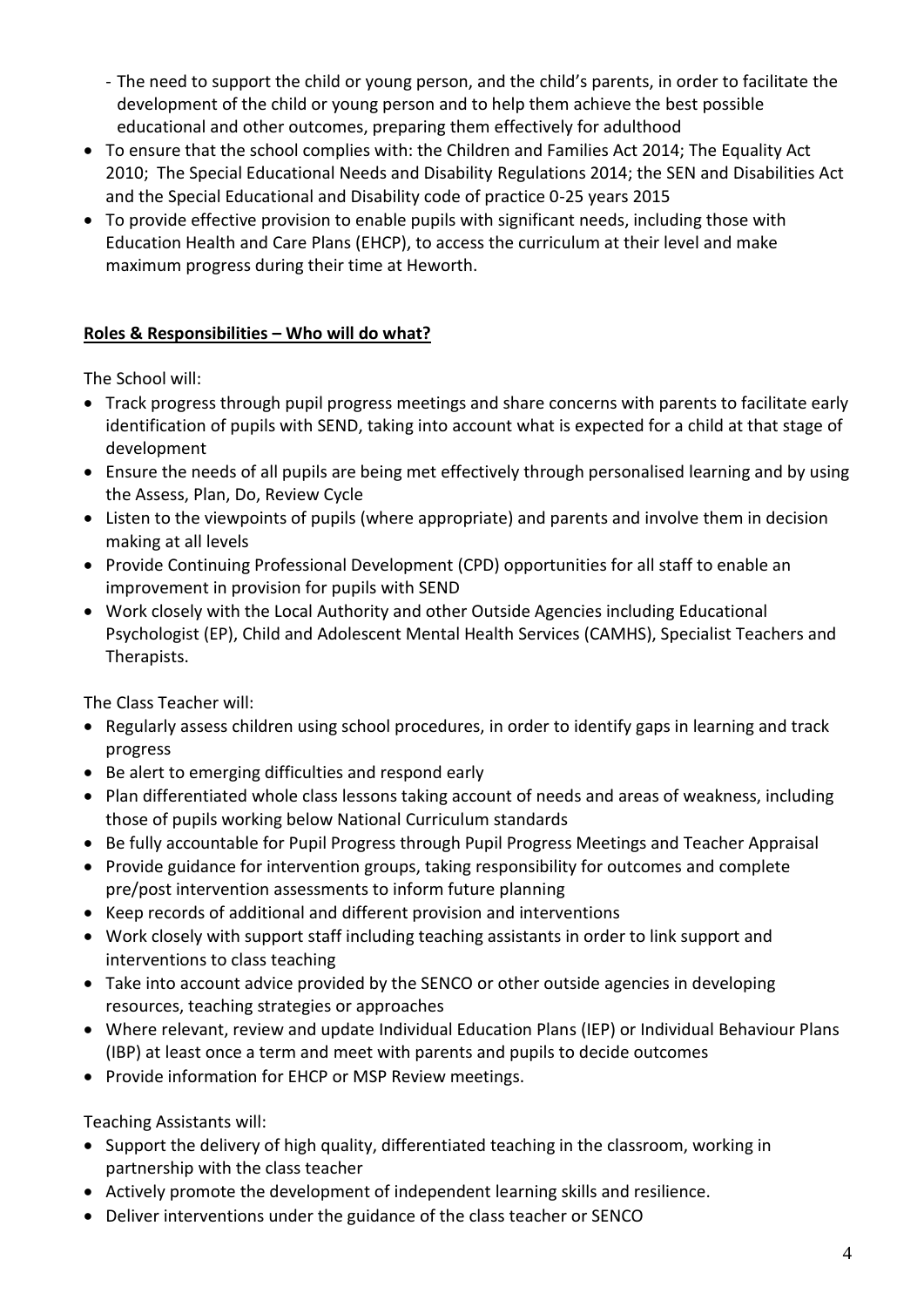- Select and prepare appropriate resources under the guidance of the class teacher or SENCO
- Provide feedback and reports on pupils' responses and progress, suggesting adapting work plans as appropriate
- Provide specialist support for pupils as appropriate
- Have access to Continuing Professional Development

The SENCO will:

- Be a qualified teacher working at Heworth Primary School. Debbie Ashcroft is the school's designated Special Educational Needs and Disabilities Co-ordinator (SENCO)
- Hold the NASENCO Award *(Postgraduate Certificate in Vulnerable Learners and Inclusion)*
- Collaborate with the Headteacher and the designated SEN Governor to determine the strategic development of SEN provision within the school
- Work with teachers to ensure early identification of specific needs
- Have day-to -day responsibility for the operation of the SEN policy and co-ordinate provision
- Organise and plan for regular meetings to review EHCPs or MSPs as needed
- Liaise with and advise Class Teachers, Learning Support Assistants and Teaching Assistants
- Liaise with outside agencies to ensure that pupils with SEN receive support and high quality teaching
- Co-ordinate provision for pupils with SEN
- Liaise with parents of pupils with SEN
- Liaise with early years providers, other schools, EP's, health or social care professionals and independent or voluntary groups
- Be a key point of contact with external agencies, including the Local Authority and its support services
- Liaise with potential next providers of education to ensure smooth transition procedures are in place for pupils and their families
- Work with the Headteacher and Governors to ensure that the school meets its responsibility under the Equality Act (2010)
- Ensure all documentation and records relating to pupils with SEN are kept up-to-date
- Monitor the effectiveness of the provision and evaluate the effectiveness of the policy

The School's Governing Body will:

- Ensure all procedures are carried out in accordance with the 2015 Code of Practice and the 2010 Equality Act
- Work with the Head Teacher to develop and monitor the school's SEN policy and provision for children with special educational needs
- Identify a Governor to have specific oversight of the school's provision for SEN. This Governor is Sheila Robson
- Be fully aware of the school's SEN Provision, including the deployment of funding, equipment and personnel
- Understand and support the principles and practices outlined in the SEND Code of Practice 0- 25years (2015)

The Headteacher will:

- Ensure that planning, teaching and learning are monitored to ensure the different needs of the pupils are being met
- Discuss the progress of pupils with SEN at Pupil Progress meetings which take place with teachers and work with the SENCO to ensure that provision is effective
- Oversee the allocation of human and financial resources to ensure the needs of pupils with SEN are being met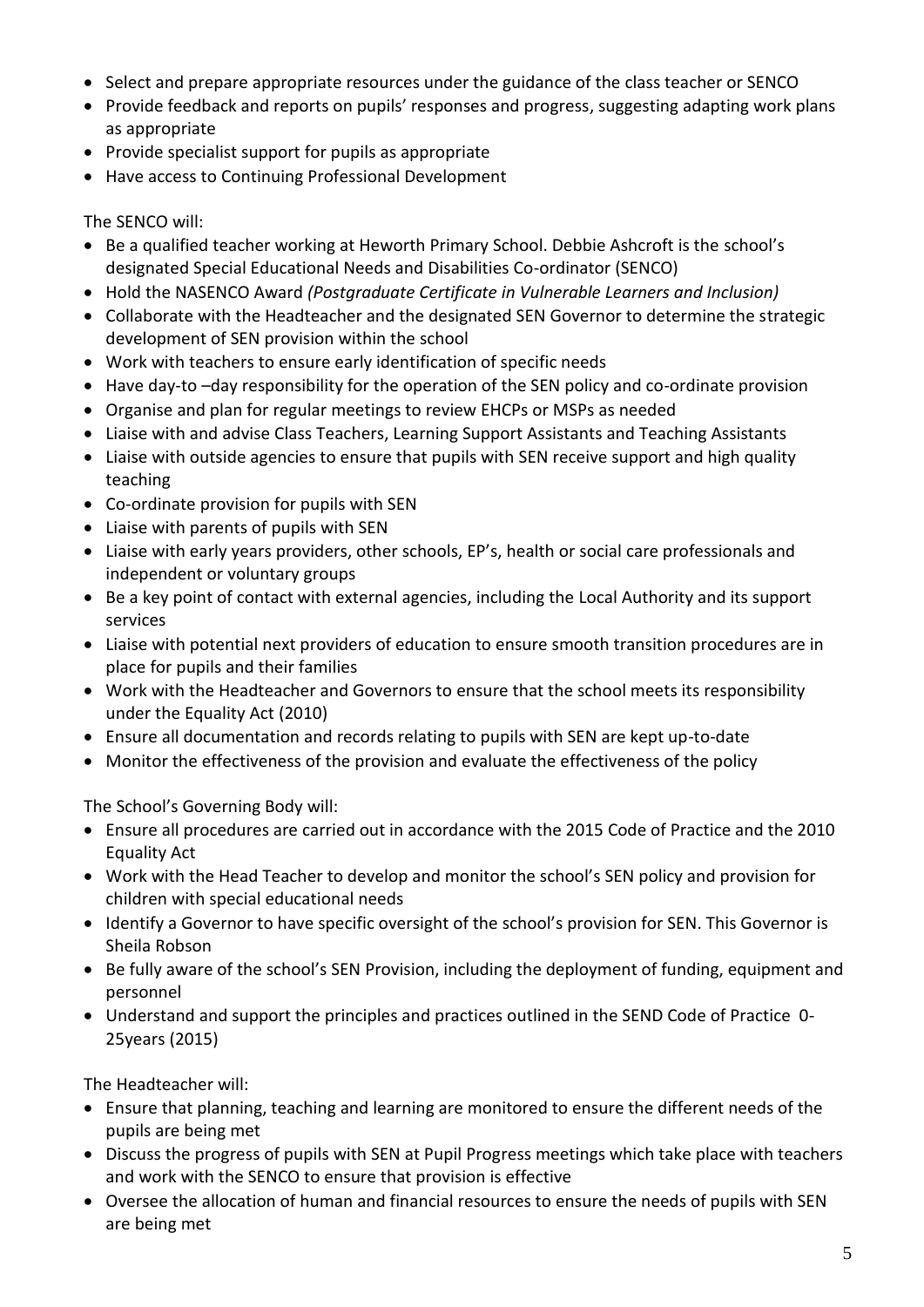Pupils will:

- Be encouraged to give their views whenever it is appropriate e.g. When reviewing EHCPs, MSPs or IEPs
- Be encouraged to say what they are good at and what helps them to learn
- Be given opportunities to say what they want for the future.

Parents will:

- Be consulted and given opportunities to share their views and be an integral part of the ongoing Assess, Plan, Do and Review process.
- Use available guidance from staff to support their child at home.

#### **Complaints Procedure**

At Heworth, our policy promotes the participation of parents/carers of children with special educational needs in all stages and decision-making. Should there be any complaint, however, about SEND provision, the following procedure should be adopted:

- 1. Parents/carers are encouraged to discuss concerns with the class teacher, then with the SENCO, Deputy Head or Head Teacher. In the large majority of cases, a suitable resolution can be found.
- 2. In the unlikely event that an appropriate outcome cannot be reached, parents are encouraged to meet with or write to the Chair of Governors for further discussion.
- 3. If the concern remains unresolved, the parents have the right to discuss their concerns with a Local Authority representative, with or without the school staff present.

Every effort is made to resolve the situation within the school. Independent persons must be appointed to facilitate these arrangements. This does not replace parent's right to go to an SEN tribunal. The LA also offers support for resolving disagreements through the SEN Mediation Service. A full copy of our complaints procedure can be viewed in school.

York Special Educational Needs and Disability Information, Advice and Support Service (SENDIASS) provides information, advice and support to parents, carers, children and young people in relation to Special Educational Needs (SEN) and Disability and related health and social care issues. Please see: [http://www.yor-ok.org.uk/families/Local%20Offer/copy-of-sendiass-for-children-and-young](http://www.yor-ok.org.uk/families/Local%20Offer/copy-of-sendiass-for-children-and-young-people.htm)[people.htm](http://www.yor-ok.org.uk/families/Local%20Offer/copy-of-sendiass-for-children-and-young-people.htm)

This policy should be read in conjunction with the following policies:

- Accessibility
- Complaints
- SEN Information Report



Visit the Local Offer to find out what is available in York for children and young people with special education needs/disabled children at [www.yor-OK.org.uk/localoffer](http://www.yor-ok.org.uk/localoffer)